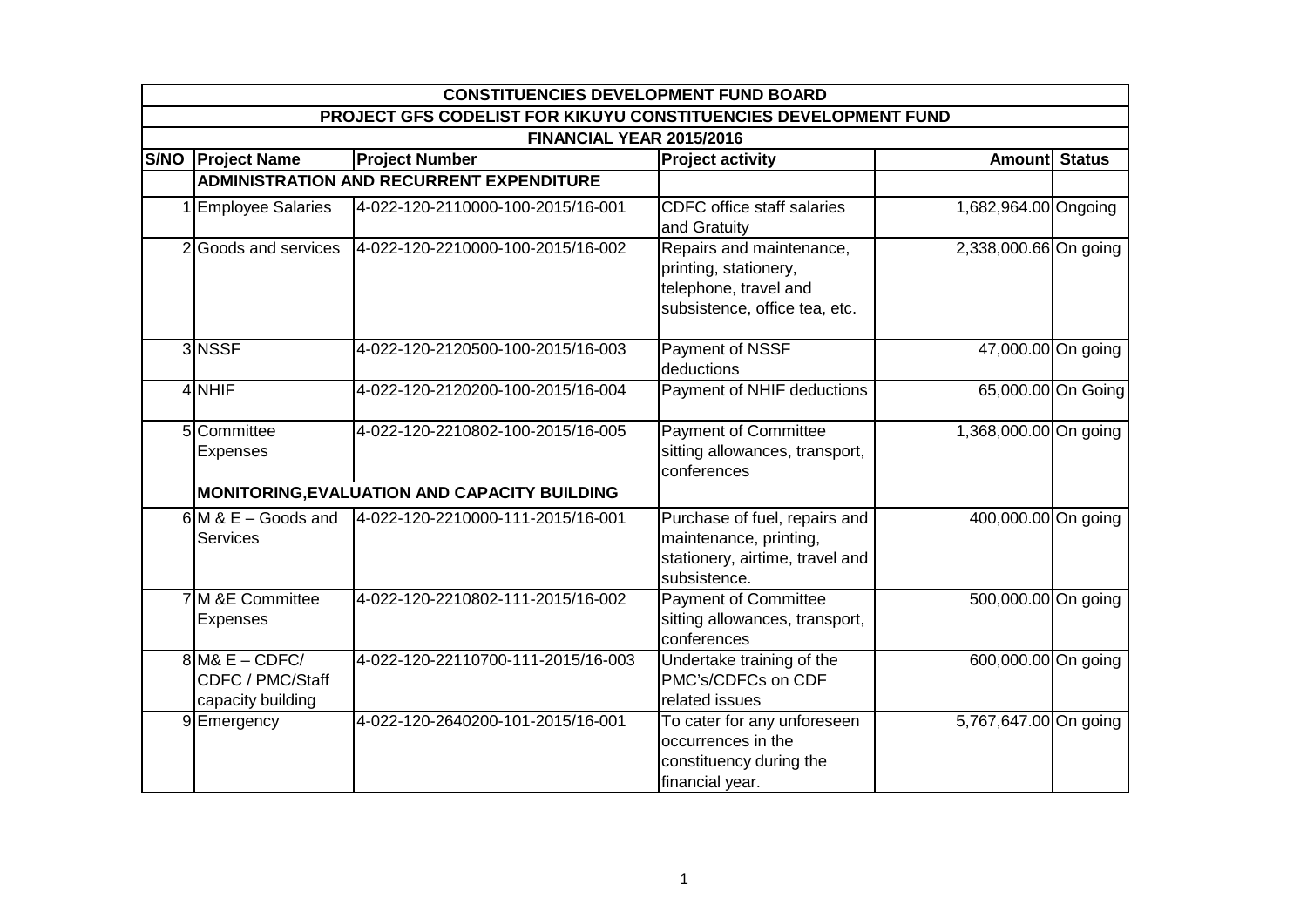| <b>CONSTITUENCIES DEVELOPMENT FUND BOARD</b>                    |                                  |                                                                                                                                                                                                                                                                                                                                                                                                                                                                                                                                                                                                                                                                                        |                       |  |  |  |
|-----------------------------------------------------------------|----------------------------------|----------------------------------------------------------------------------------------------------------------------------------------------------------------------------------------------------------------------------------------------------------------------------------------------------------------------------------------------------------------------------------------------------------------------------------------------------------------------------------------------------------------------------------------------------------------------------------------------------------------------------------------------------------------------------------------|-----------------------|--|--|--|
| PROJECT GFS CODELIST FOR KIKUYU CONSTITUENCIES DEVELOPMENT FUND |                                  |                                                                                                                                                                                                                                                                                                                                                                                                                                                                                                                                                                                                                                                                                        |                       |  |  |  |
|                                                                 | FINANCIAL YEAR 2015/2016         |                                                                                                                                                                                                                                                                                                                                                                                                                                                                                                                                                                                                                                                                                        |                       |  |  |  |
| S/NO   Project Name                                             | <b>Project Number</b>            | <b>Project activity</b>                                                                                                                                                                                                                                                                                                                                                                                                                                                                                                                                                                                                                                                                | Amount Status         |  |  |  |
| 10 Sports Activities                                            | 4-022-120-2640509-1122015/16-001 | Carry out sports tournaments<br>and the winning teams be<br>awarded with trophies, balls,<br>games kits and Annual<br>constituency marathon                                                                                                                                                                                                                                                                                                                                                                                                                                                                                                                                            | 1,500,000.00 On going |  |  |  |
| 11 Environmental<br><b>Activities</b>                           | 4-022-120-2640510-110-2015/16-01 | Tree planting in HGM<br>kinoo, Mamam ngina<br>kenyatta, Utafiti, Nderi, Nguriun<br>ditu, Kanyanjara, Nduma, Kerw<br>a, Kandegw'ah, Rengutti, Kand<br>utura, Kamangu, Gathiru, Wa<br>mbaa, Fairlawns, Gatune, Nac<br>hu, Kanyiha, Lussigeti, Njumbi,<br>Gikambura, Gicharani, Riu<br>nderi, Gitiba, Thogoto,<br>Magutuini, Kikuyu<br>township, Kidfarmaco, Musa<br>Gitau, Thirime, Mai-a-ihii<br>primary schools. Nderi,<br>Kerwa, Kikuyu Boys<br>High, Rengutti, Moi Girls,<br>Nachu, Lussigeti senior, Karai<br>Mixed day, Gichuru memorial,<br>Fr.Kevin Carrey, Musa<br>Gitau, Kikuyu day, Muhu, Mai-<br>A-ihii, Alliance Boys, Alliance<br>Girls Secondary schools and<br>Nachu TTI | 1,075,988.22 On going |  |  |  |
| <b>BURSARY</b>                                                  |                                  |                                                                                                                                                                                                                                                                                                                                                                                                                                                                                                                                                                                                                                                                                        |                       |  |  |  |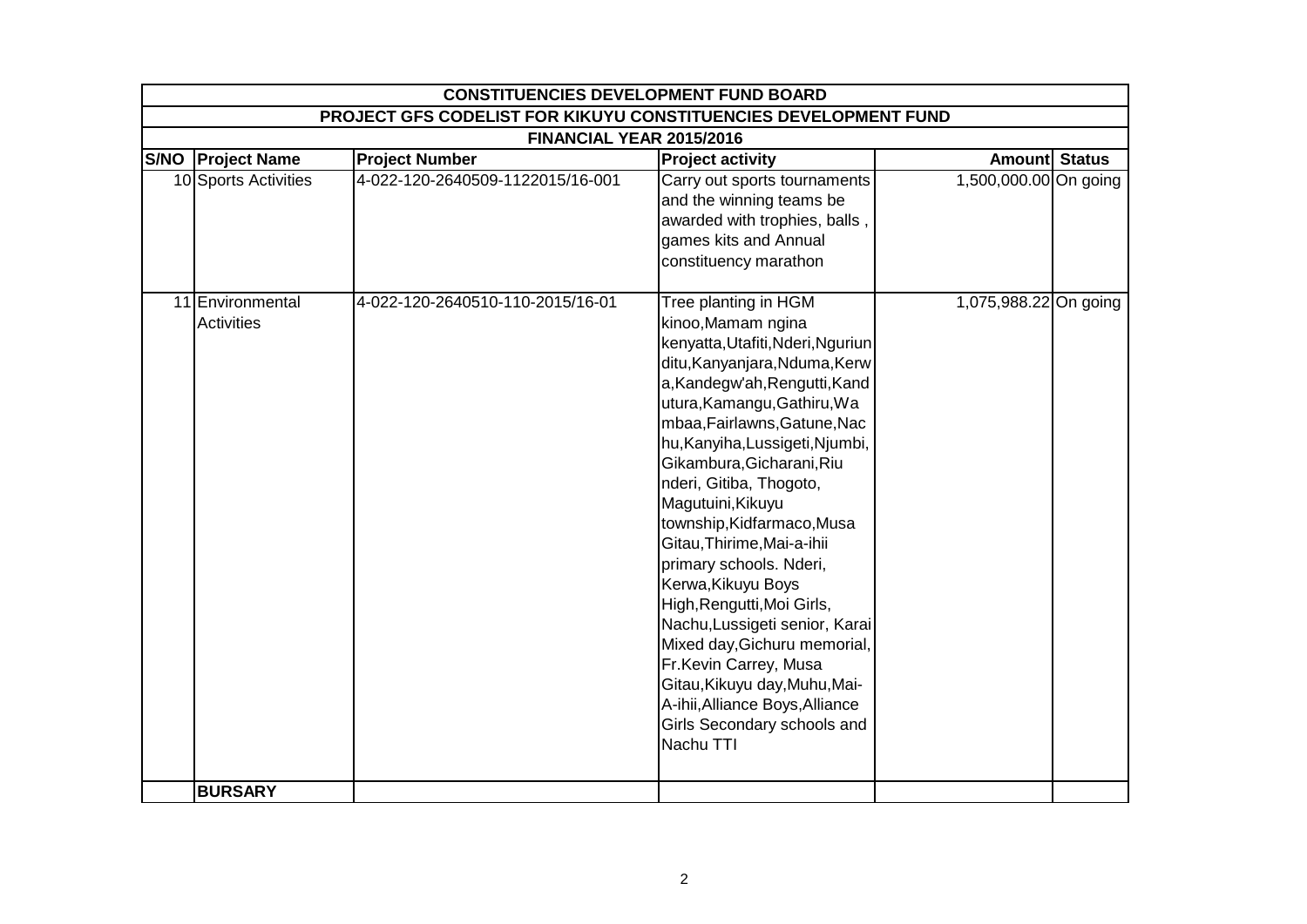| <b>CONSTITUENCIES DEVELOPMENT FUND BOARD</b>                    |                                     |                                                                                                 |                        |  |  |  |
|-----------------------------------------------------------------|-------------------------------------|-------------------------------------------------------------------------------------------------|------------------------|--|--|--|
| PROJECT GFS CODELIST FOR KIKUYU CONSTITUENCIES DEVELOPMENT FUND |                                     |                                                                                                 |                        |  |  |  |
| FINANCIAL YEAR 2015/2016                                        |                                     |                                                                                                 |                        |  |  |  |
| <b>S/NO Project Name</b>                                        | <b>Project Number</b>               | <b>Project activity</b>                                                                         | Amount Status          |  |  |  |
| 12 Bursary - Secondary<br>schools                               | 4-0222-120-2640101-103-2015/16-001  | Payment of bursary to needy<br>students(form 1-4)                                               | 10,700,000.00 On going |  |  |  |
| 13 Bursary - Tertiary<br>Institutions                           | 4-0222-120-2640102-103-2015/16-002  | Payment of bursary to needy<br>students(Colleges,<br>universities and tertiary<br>institutions) | 7,324,811.12 On going  |  |  |  |
| $14$ Bursary – Special<br>Schools                               | 4-0222-120-2640102-103-2015/16-003  | Payment of bursary to needy<br>students(special schools)                                        | 700,000.00 On going    |  |  |  |
| <b>SECURITY</b>                                                 |                                     |                                                                                                 |                        |  |  |  |
| 15 Kinoo Police Post                                            | 4-022-120-2640507-108-2015/16-01    | <b>Construction of AP Quarters</b>                                                              | 3,000,000.00 New       |  |  |  |
| 16 Kerwa Police Post                                            | 4-022-120-2640507-108-02/2015/16-02 | <b>Construction of AP Quarters</b>                                                              | 2,000,000.00 On going  |  |  |  |
| 17 Gichecheni Police<br>post                                    | 4-022-120-2640507-108-02/2015/16-03 | Fencing of the police post                                                                      | 250,000.00 On going    |  |  |  |
| <b>WATER</b>                                                    |                                     |                                                                                                 |                        |  |  |  |
| 18 Gacuthi Water<br>Project                                     | 4-022-120-2640504-106-2015/16-001   | Purchase of water tanks to<br>complete the ongoing project                                      | 400,000.00 On going    |  |  |  |
| 19 Gaitumbi water<br>project                                    | 4-022-120-2640504-106-2015/16-001   | Complete water tower and<br>piping                                                              | 1,000,000.00 On going  |  |  |  |
| secondary sch's                                                 |                                     |                                                                                                 |                        |  |  |  |
| 20 Gichuru memorial<br>Secondary school                         | 4-022-120-2630205-104-2015/16-001   | Completion of first floor<br>classrooms                                                         | 3,000,000.00 On going  |  |  |  |
| 21 Lusigetti Senior High<br>School                              | 4-022-120-2630205-104-2015/16-002   | Renovation of laboratory/<br>classes                                                            | 2,000,000.00 On going  |  |  |  |
| 22 Musa Gitau<br><b>Secondary School</b>                        | 4-022-120-2630205-104-2015/16-003   | Completion of dormitory<br>(walling and Slabbing)                                               | 2,000,000.00 On going  |  |  |  |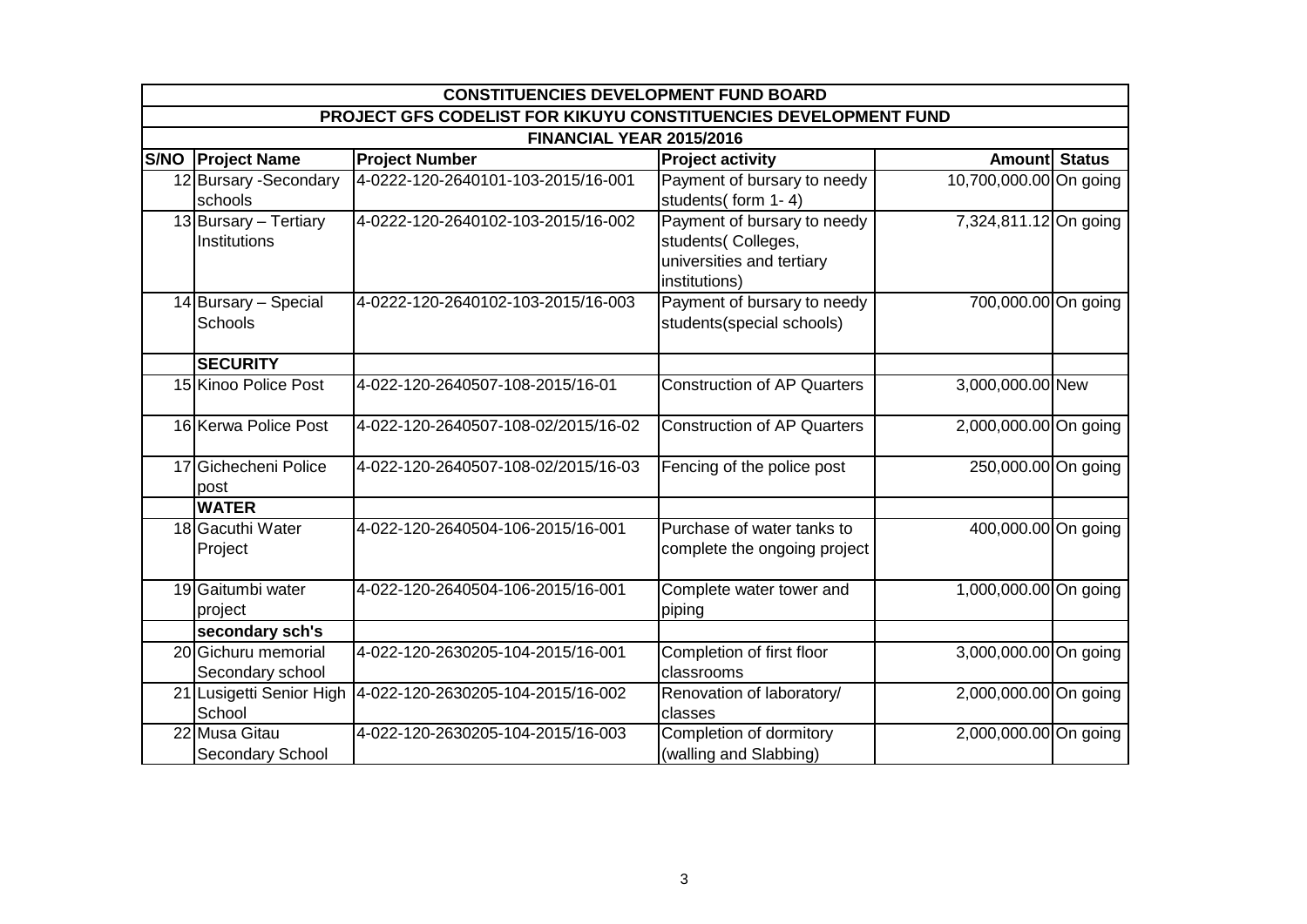| <b>CONSTITUENCIES DEVELOPMENT FUND BOARD</b>                    |                                   |                                                                                                                                                                                                                                                                                       |                       |  |  |  |
|-----------------------------------------------------------------|-----------------------------------|---------------------------------------------------------------------------------------------------------------------------------------------------------------------------------------------------------------------------------------------------------------------------------------|-----------------------|--|--|--|
| PROJECT GFS CODELIST FOR KIKUYU CONSTITUENCIES DEVELOPMENT FUND |                                   |                                                                                                                                                                                                                                                                                       |                       |  |  |  |
| FINANCIAL YEAR 2015/2016                                        |                                   |                                                                                                                                                                                                                                                                                       |                       |  |  |  |
| <b>S/NO Project Name</b>                                        | <b>Project Number</b>             | <b>Project activity</b>                                                                                                                                                                                                                                                               | Amount Status         |  |  |  |
| 23 Muhu Secondary<br>school                                     | 4-022-120-2630205-104-2015/16-004 | Completion of Dining Hall(<br>renovation of foundation,<br>walling, concreting and<br>roofing)                                                                                                                                                                                        | 5,000,000.00 On going |  |  |  |
| 24 Nderi Secondary<br>School                                    | 4-022-120-2630205-104-2015/16-005 | Completion of first floor<br>3classrooms                                                                                                                                                                                                                                              | 4,000,000.00 On going |  |  |  |
| 25 Kikuyu boys high<br>school                                   | 4-022-120-2630205-104-2015/16-006 | <b>Dormitory Construction</b>                                                                                                                                                                                                                                                         | 4,000,000.00 New      |  |  |  |
| primary sch's                                                   |                                   |                                                                                                                                                                                                                                                                                       |                       |  |  |  |
| 26 Gitiba Primary<br>School                                     | 4-022-120-2630204-104-2015/16-001 | Renovation of 10 classrooms<br>(Plastering, re-roofing, fixing<br>window panes, flooring,<br>painting and fixing fascial<br>boards)                                                                                                                                                   | 2,000,000.00 On going |  |  |  |
| 27 Gikambura Primary<br>School                                  | 4-022-120-2630204-104-2015/16-002 | <b>Renovation of Computer</b><br>laboratory & 8 classrooms by<br>reinforcing the doors &<br>windows, Plastering, re-<br>roofing, fixing window panes,<br>flooring, painting and fixing<br>fascial boards) @ Kshs.<br>2,000,000 and Purchase of<br>100 lockers and chairs @<br>400,000 | 2,400,000.00 On going |  |  |  |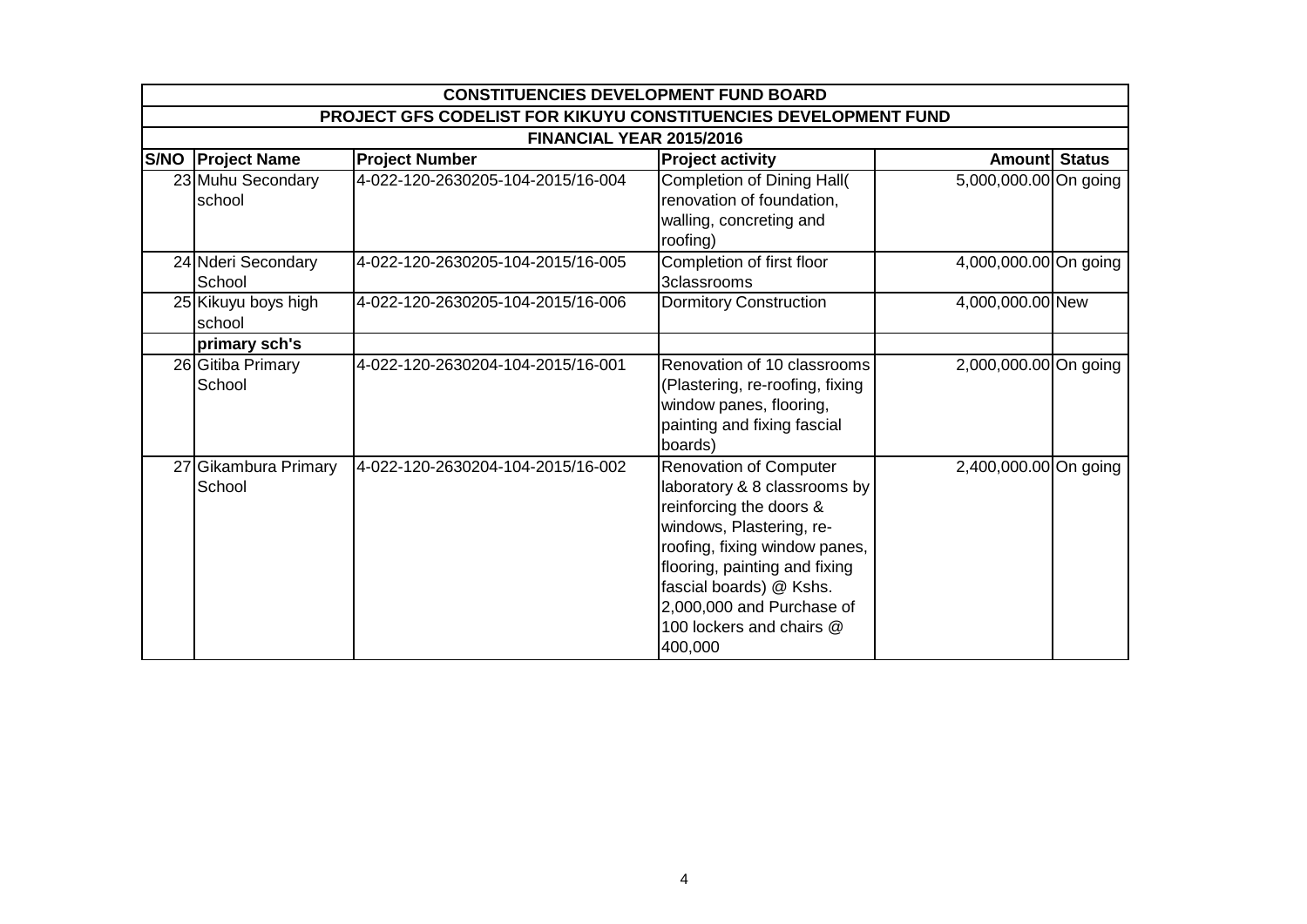| <b>CONSTITUENCIES DEVELOPMENT FUND BOARD</b>                           |                                   |                                                                                                                                                                                                                                                                                                                              |                       |  |  |  |
|------------------------------------------------------------------------|-----------------------------------|------------------------------------------------------------------------------------------------------------------------------------------------------------------------------------------------------------------------------------------------------------------------------------------------------------------------------|-----------------------|--|--|--|
| <b>PROJECT GFS CODELIST FOR KIKUYU CONSTITUENCIES DEVELOPMENT FUND</b> |                                   |                                                                                                                                                                                                                                                                                                                              |                       |  |  |  |
| FINANCIAL YEAR 2015/2016                                               |                                   |                                                                                                                                                                                                                                                                                                                              |                       |  |  |  |
| <b>S/NO Project Name</b>                                               | <b>Project Number</b>             | <b>Project activity</b>                                                                                                                                                                                                                                                                                                      | Amount Status         |  |  |  |
| 28 Gicharani primary<br>School                                         | 4-022-120-2630204-104-2015/16-003 | Reconstruction of two<br>condemned classes<br>(demolishing, flooring,<br>walling, roofing, plastering,<br>fixing doors & windows) and<br>rehabilitation of 2 classes<br>(flooring, walling, roofing,<br>plastering, fixing doors &<br>windows) @ Kshs. 3,580,000<br>& Purchase of 100 lockers<br>and chairs @ Kshs. 400,000. | 3,980,000.00 New      |  |  |  |
| 29 Mai- a-ihii Primary<br>School                                       | 4-022-120-2630204-104-2015/16-004 | Renovation of 11<br>classrooms(flooring, walling,<br>roofing, plastering, fixing<br>doors & windows and<br>painting)                                                                                                                                                                                                         | 3,000,000.00 On going |  |  |  |
| 30 Rengutti Primary<br>School                                          | 4-022-120-2630204-104-2015/16-005 | Renovation of 12 classrooms<br>and the administration block<br>(Fixing the huge cracks)<br>caused by earth tremors,<br>flooring, plastering, putting<br>verandahs, painting, fixing<br>doors & windows)                                                                                                                      | 3,500,000.00 On going |  |  |  |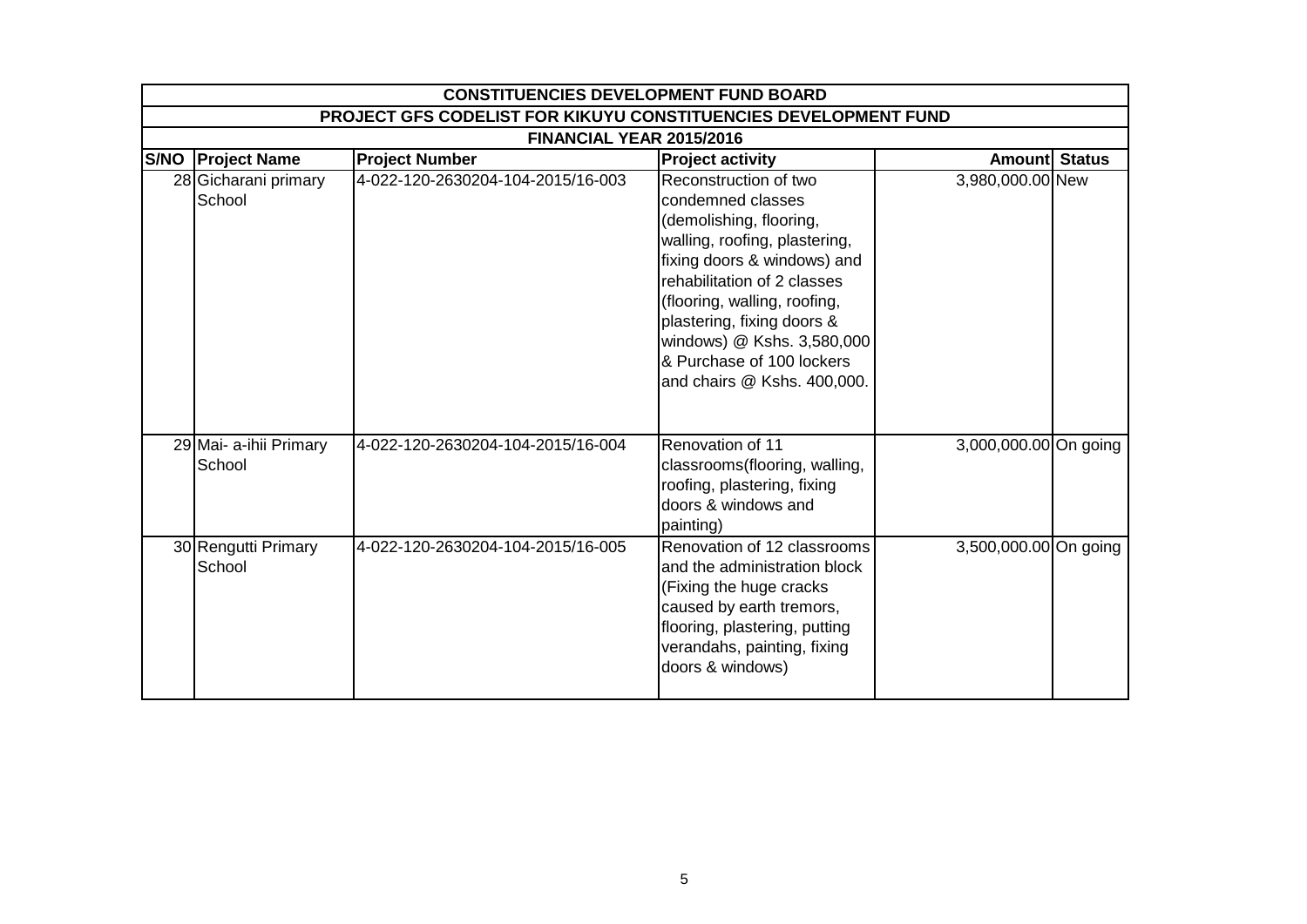| <b>CONSTITUENCIES DEVELOPMENT FUND BOARD</b>                    |                                   |                                                                                                                                                                                                                                                                                                                                |                       |  |  |  |
|-----------------------------------------------------------------|-----------------------------------|--------------------------------------------------------------------------------------------------------------------------------------------------------------------------------------------------------------------------------------------------------------------------------------------------------------------------------|-----------------------|--|--|--|
| PROJECT GFS CODELIST FOR KIKUYU CONSTITUENCIES DEVELOPMENT FUND |                                   |                                                                                                                                                                                                                                                                                                                                |                       |  |  |  |
|                                                                 | FINANCIAL YEAR 2015/2016          |                                                                                                                                                                                                                                                                                                                                |                       |  |  |  |
| <b>S/NO Project Name</b>                                        | <b>Project Number</b>             | <b>Project activity</b>                                                                                                                                                                                                                                                                                                        | <b>Amount Status</b>  |  |  |  |
| 31 Riu nderi Primary<br>School                                  | 4-022-120-2630204-104-2015/16-006 | Refurbishment of 3 existing<br>classrooms (demolishing the<br>partitions, flooring, reroofing,<br>painting) and purchase of 40<br>lockers for the new<br>classrooms                                                                                                                                                            | 1,000,000.00 On going |  |  |  |
| 32 Nachu primary<br>School                                      | 4-022-120-2630204-104-2015/16-007 | Construction of a new<br>Administration block (Laying<br>foundation, walling, flooring,<br>roofing and painting)                                                                                                                                                                                                               | 2,500,000.00 New      |  |  |  |
| 33 Njumbi primary<br>School                                     | 4-022-120-2630204-104-2015/16-008 | Construction of one<br>classrooms (laying<br>foundation, walling,<br>plastering & roofing) and<br>renovation of ten classrooms<br>and library (Flooring,<br>plastering, fixing doors &<br>windows, guttering and<br>construction of verandah) @<br>Kshs. 4,000,000 and<br>Purchase of 100 lockers &<br>chairs @ Kshs. 400,000. | 4,400,000.00 On going |  |  |  |
| 34 Kamangu Primary<br>School                                    | 4-022-120-2630204-104-2015/16-009 | Classrooms renovation i.e<br>plastering, painting, and<br>fixing doors and windows                                                                                                                                                                                                                                             | 2,000,000.00 On going |  |  |  |
| 35 Magutuini Primary<br>School                                  | 4-022-120-2630204-104-2015/16-010 | Renovation of dilapidated<br>classrooms                                                                                                                                                                                                                                                                                        | 3,000,000.00 On going |  |  |  |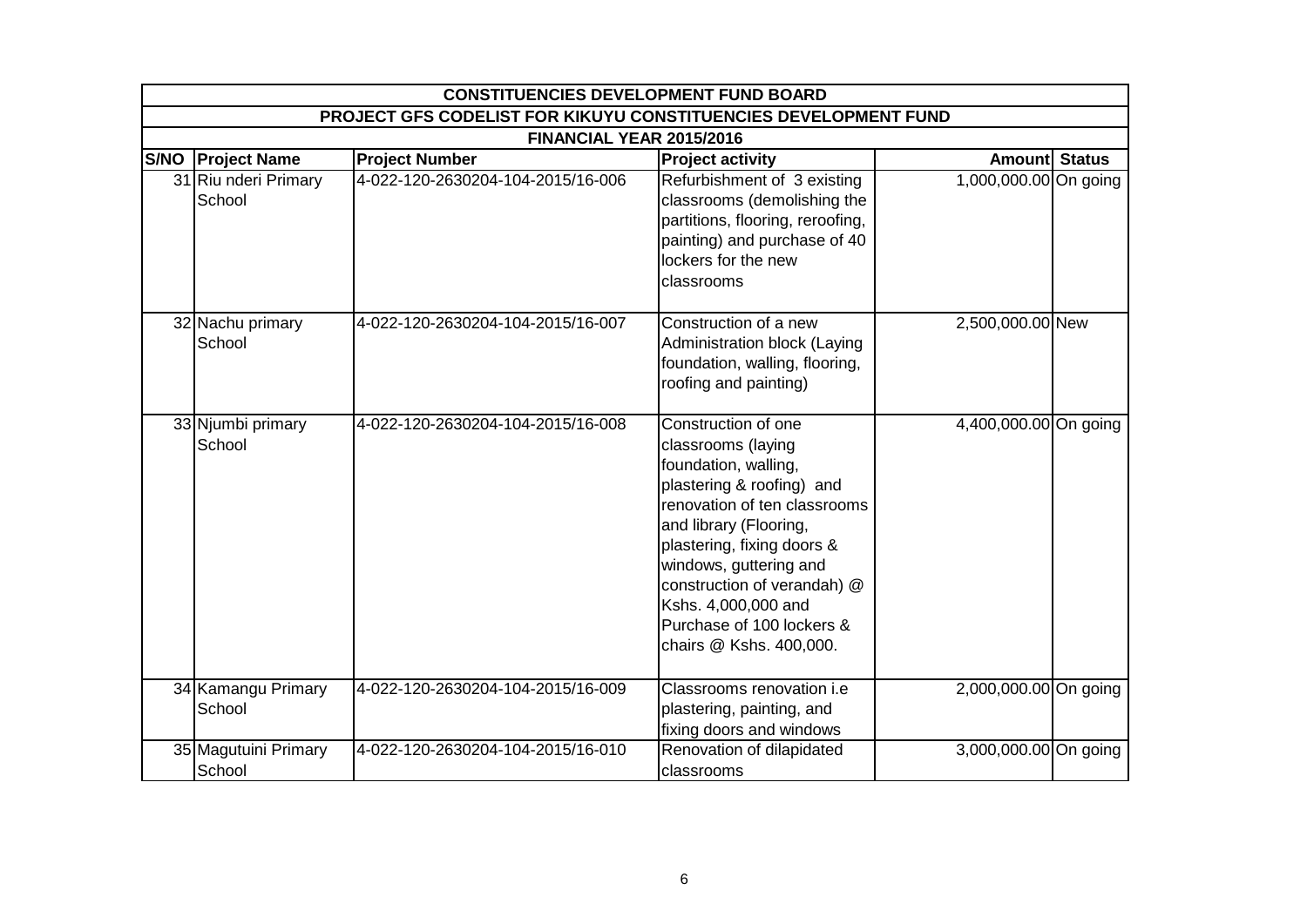| <b>CONSTITUENCIES DEVELOPMENT FUND BOARD</b>                    |                                   |                                                                                                                                                                                                   |                       |  |  |  |
|-----------------------------------------------------------------|-----------------------------------|---------------------------------------------------------------------------------------------------------------------------------------------------------------------------------------------------|-----------------------|--|--|--|
| PROJECT GFS CODELIST FOR KIKUYU CONSTITUENCIES DEVELOPMENT FUND |                                   |                                                                                                                                                                                                   |                       |  |  |  |
| FINANCIAL YEAR 2015/2016                                        |                                   |                                                                                                                                                                                                   |                       |  |  |  |
| S/NO   Project Name                                             | <b>Project Number</b>             | <b>Project activity</b>                                                                                                                                                                           | Amount Status         |  |  |  |
| 36 Thogoto Primary<br>School                                    | 4-022-120-2630204-104-2015/16-011 | Rehabilitation of the four<br>classrooms(plastering,<br>keying, wiring and flooring)<br>@ Kshs. 1,000,000 and<br>Purchase of 100 lockers and<br>chairs @ 400,000                                  | 1,400,000.00 On going |  |  |  |
| 37 Mama Ngina<br>Kenyatta Primary<br>School                     | 4-022-120-2630204-104-2015/16-012 | Completion of two 2 <sup>nd</sup> floor<br>classrooms(walling, roofing<br>and staircase)                                                                                                          | 4,000,000.00 On going |  |  |  |
| 38 HGM Kinoo Primary<br>School                                  | 4-022-120-2630204-104-2015/16-013 | Construction of one storied<br>administration block (Ground<br>Floor: walling, slabbing,<br>fixing doors & windows) @<br>Kshs. 3,000,000 & Purchase<br>of 200 lockers & Chairs @<br>Kshs. 800,000 | 3,800,000.00 New      |  |  |  |
| 39 Kerwa Primary<br>school                                      | 4-022-120-2630204-104-2015/16-014 | Rehabilitation of remaining<br>classes(plastering, keying<br>and painting) @ Kshs.<br>2,000,000 and Purchase of<br>100 lockers and Chairs @<br>Kshs. 400,000                                      | 2,400,000.00 On going |  |  |  |